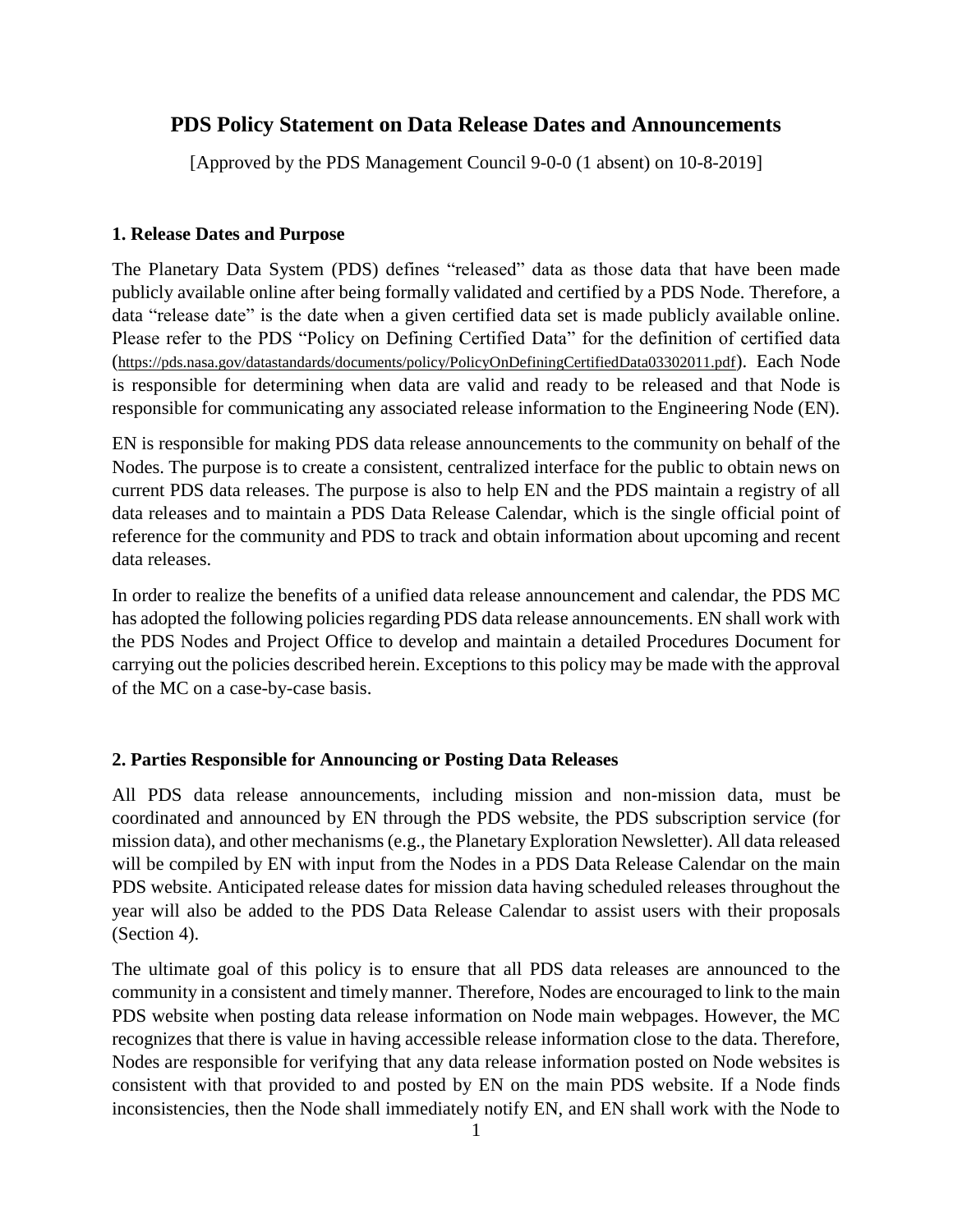resolve the inconsistency. In either case, the release dates posted on the main PDS website (pds.nasa.gov) will supersede those on the Node website if there is disagreement. Users proposing to NASA ROSES programs should therefore consult with the main PDS site at pds.nasa.gov when determining the suitability of recently released data for use in their proposals.

#### **3. Release Announcement Timing and Information**

Data releases will be announced for both mission and non-mission datasets according to the Procedures Document that accompanies this policy. In brief, when data releases are imminent, Nodes will send release information to the EN Point of Contact (POC). This release information will include (at a minimum) the following information:

-Mission and instrument name(s) or name(s) of non-mission data set(s)

-Data release number(s) or name(s)

-Observation or data range

-Data release date

-Description of data products, including level (raw, calibrated, etc.)

-URL where users can download the dataset(s)

-(For mission data) Any changes from the anticipated data release schedule (e.g., an instrument data set is not included in the data release because it is delayed)

Once received, EN will format the release information into a release announcement that will be distributed through the PDS website (main page and/or PDS Data Release Calendar), PDS data subscription service (for mission data), and/or relevant list-servers (e.g., Planetary Exploration Newsletter).

## **4. Anticipated Data Releases**

Data users often need to know when to expect a data release for planning proposals or other research activities. As such, EN will maintain a list of anticipated data release dates for planetary missions in the PDS Data Release Calendar. Quarterly, the PDS Project Office will coordinate with the Nodes to collect and compile anticipated mission data release dates for the upcoming calendar year. The Project Office will then work with EN to incorporate anticipated release dates into the PDS Data Release Calendar. The updated calendar will be posted on the PDS website by the end of the current calendar year. Nodes will immediately notify the Project Office and EN of any additional anticipated data releases throughout the year.

**All parties should understand that an anticipated release date is a best estimate for the completion of a sequence of actions by instrument providers and PDS nodes, each one of which could be subject to delay if unforeseen technical issues arise.**